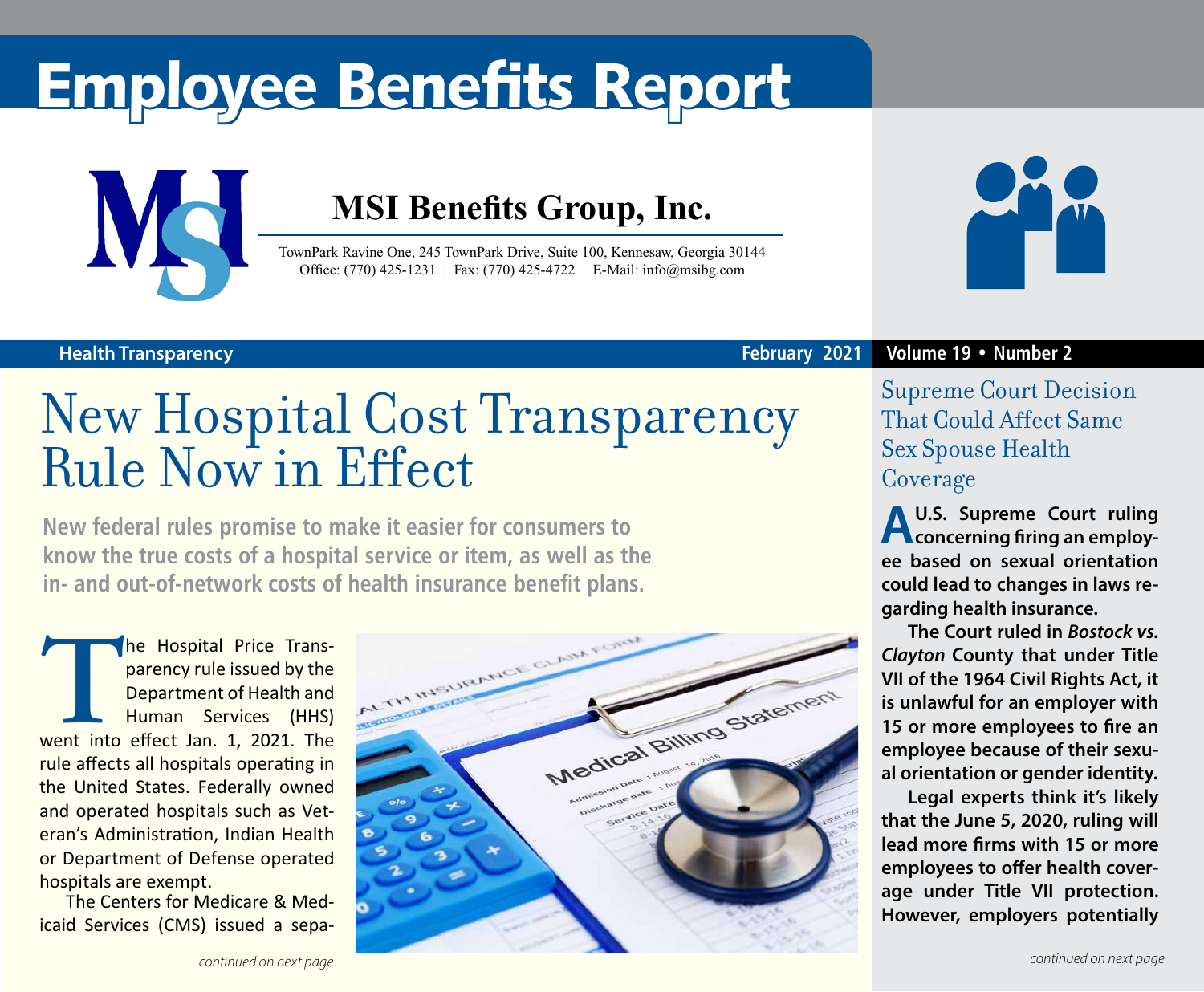rate rule that imposes price transparency requirements on health insurers, including employers who offer self-funded plans. Insurers must ensure that members have access to information about out-of-pocket costs and other vital price information before they receive treatment.

Both rules are in response to an executive order issued by President Donald Trump on June 24, 2019. Trump directed HHS to adopt regulations improving price and quality transparency and implement statutes added by the Affordable Care Act. Trump said the new rules were a major victory for patient choice and affordable health care because they would stop people from getting "ripped off."

Consumers will now be able to shop and compare prices between hospitals. Previously, patients often didn't know the cost of a service until after it was performed.

#### **Hospitals**

The "2020 Outpatient Prospective Payment System and Ambulatory Surgery Price Transparency Requirement for Hospitals to Make Standard Charges Public" requires hospitals, including non-Medicare and non-Medicaid hospitals, to make their "standard charges" public (including rates negotiated with third parties).

Hospitals must provide the information on their website in two ways:

- $*$  As a single data file that can be read by other computer systems.
- $*$  As a display of shoppable services (that can be scheduled in advance). The display

must be in a prominent location online and described in plain language.

The obligations of hospitals under the Final Rule also include:

- $*$  A description of each item and service and any code used for accounting or billing.
- $*$  Cost information for free and without the need to use a password.
- $*$  A listing of at least 300 "shoppable services."

The list must be updated annually. CMS has the authority to monitor hospitals' compliance and audit their websites. CMS also can issue warnings and levy a fine of \$300 per day for hospitals that don't comply.

States that already have price transparency mandates in place are required to ensure their disclosures are consistent with the new federal requirements.

#### **Insurers**

"Transparency in Coverage" directs health insurers and group health plans to give insured members information about negotiated rates with in-network providers, as well as out-of-network pricing. This includes a lot of proprietary information that formerly was not available to the public.

This rule affects non-grandfathered group health plans, including plans in existence after March 23, 2010, when the Affordable Care Act was adopted. However, non-grandfathered employer-sponsored health plans **could secure religious liberty exemptions from extending sex protections to include sexual orientation and gender identity.**

**Although the Supreme Court's Defense of Marriage Act decision provides that the federal government may not discriminate against same-sex couples who are legally married, it doesn't apply to employers who provide self-insured health benefits.** 

**Also, if a state's law doesn't require parity, the employer doesn't have to offer the same benefits to same-sex spouses.** 

**According to the 2020 Employer Health Benefits Survey, 74 percent of firms offering health insurance coverage to opposite-sex spouses also provided coverage to same-sex spouses. However, large firms with 200 or more employees were more likely to offer coverage to same-sex spouses than smaller firms.**

must publish what they pay for benefits beginning Jan. 1, 2022.

Proponents hope consumers will use this information to shop for lower-cost, high-value providers and that insurers will share the savings with consumers.

#### **Opposition**

The plan assumes health providers will lower their costs to be more competitive, but there is concern that already low cost providers will increase their prices to match the competition.

Another concern is that the data sharing system will be costly to implement and could drive up costs.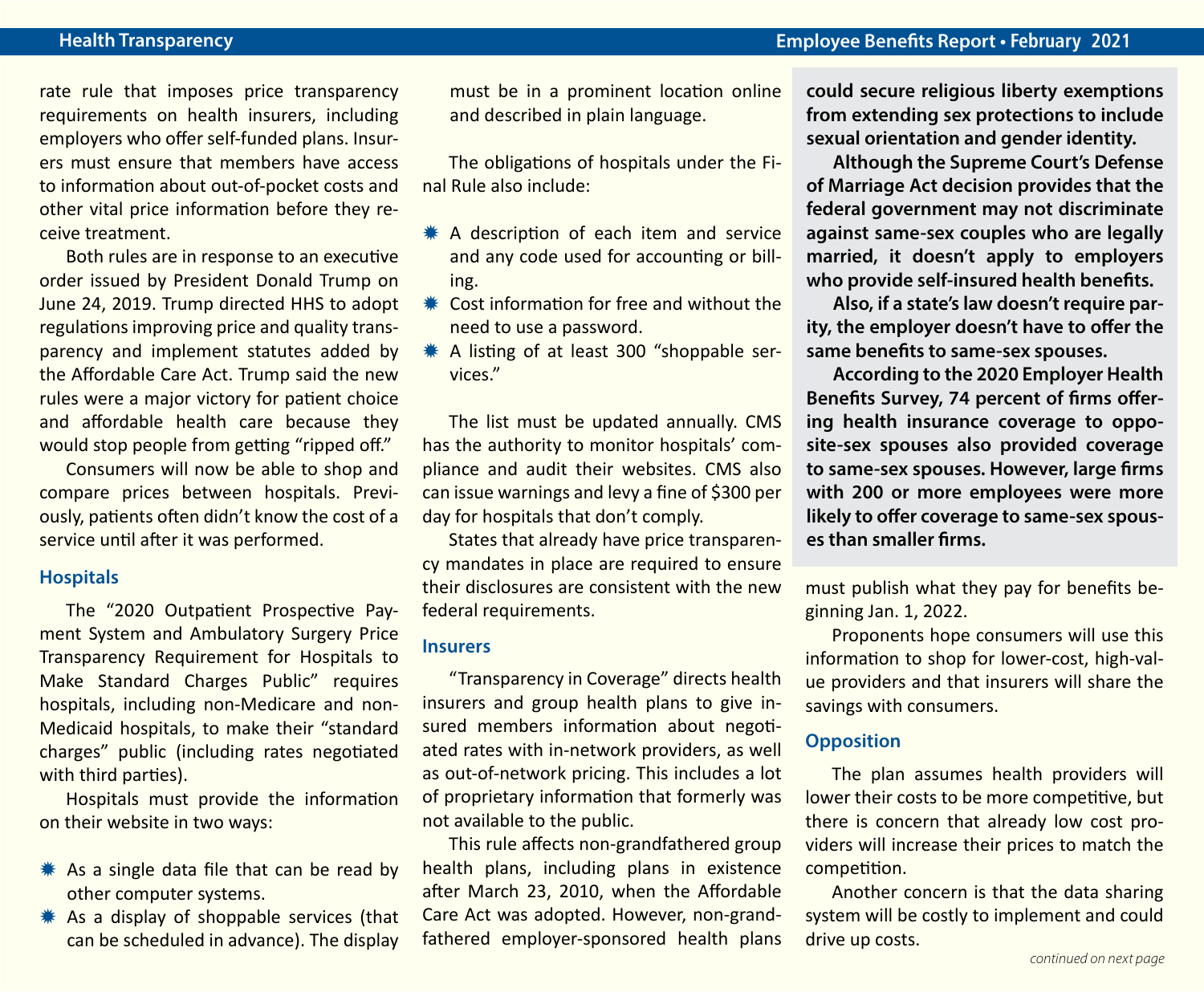Another point some experts make is that a list of costs does not address quality or explain why some hospitals' costs are higher (such as focus on expertise).

As expected, there is legal opposition to the plan. The American Hospital Association and other hospital groups have filed a lawsuit challenging the regulation as a violation of the First Amendment of the Constitution and contractual confidentiality provisions.

The American Hospital Association, Association of American Medical Colleges, Children's Hospital Association and Federation of American Hospitals issued a statement calling the rule "a setback in efforts to provide patients with the most relevant information they need to make informed decisions about their care."

They believe that instead of helping patients know their out-of-pocket costs, this rule will:

- **\* Introduce widespread confusion because** the costs will be presented without context or explanation
- \* Accelerate anti-competitive behavior among health insurers, and
- **\*\*** Discourage innovations in value-based care delivery.

In October 2020, the AHA responded to Department of Justice's Oct. 1, 2020 letter saying that the rule's two requirements for machine-readable files and shoppable-services lists exceeds the department's authority to require "a list" of standard charges.

### The Safe Way for Employees to Roll Over a 401(k) to an IRA

**To avoid pitfalls employees should talk to a financial advisor before making changes to retirement accounts**

**EXECUTE ISLEM**<br> **EXECUTE ISLEM**<br> **EXECUTE ISLEM**<br> **EXECUTE ISLEM**<br> **EXECUTE ISLEM**<br> **EXECUTE ISLEM**<br> **EXECUTE ISLEM**<br> **EXECUTE ISLEM**<br> **EXECUTE ISLEM**<br> **EXECUTE ISLEM**<br> **EXECUTE ISLEM**<br> **EXECUTE ISLEM**<br> **EXECUTE ISLEM**<br> plan to roll their employer-sponsored retirement retirement accounts (IRA) should seriously consider talking to a financial advisor first. They could lose a lot of money in taxes and penalties by improperly moving money out of a 401(k) when they leave their jobs.

While 401(k) plans and

IRAs both let investors put away tax-advantaged savings for retirement, 401(k)s differ from IRAs in three major ways:

- $*$  401(k)s have higher contribution limits usually three times higher than an IRA.
- $*$  401(k)s typically provide limited investment options while invested in stock exchange-traded funds (ETF) or mutual funds.
- $*$  Many employers match employee 401(k) contributions up to a certain salary percentage.



Many employees prefer 401(k)s because of the much higher employer contributions (as much as \$19,500 for 2021), compared to IRAs where contributions are limited to up to 3 percent of the employee's salary. However, if an employee has quit or been terminated for any reason, an IRA might be their best option.

Here are a few issues employees should know about before rolling over to an IRA.

#### **Staying Put**

Employees can leave their money in a 401(k), even if they leave the company. They will no longer be able to contribute, but the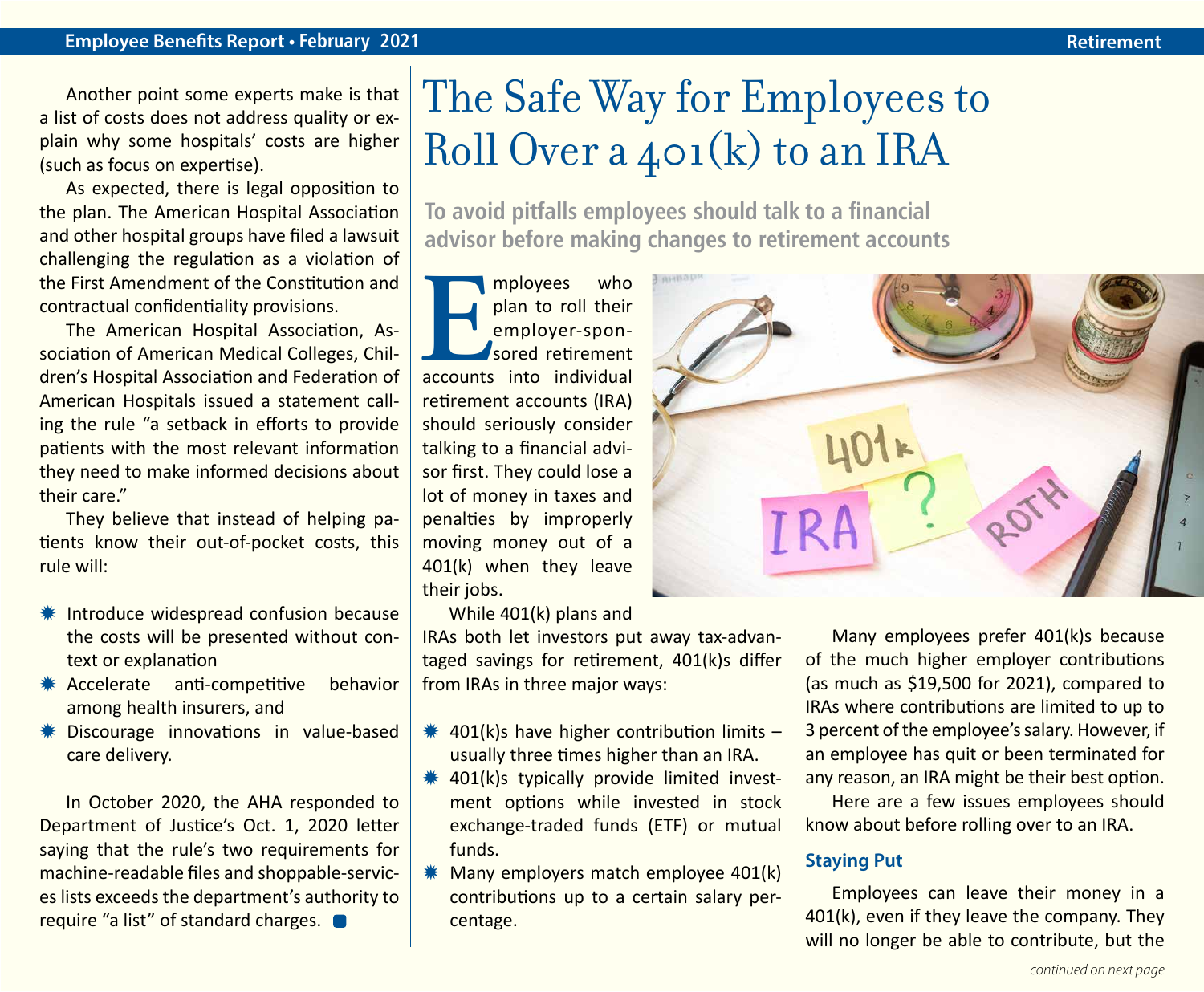money will continue to grow in the "orphan" account.

"Staying put" can be a great option for someone who likes the current investment and won't withdraw funds. Or, if an employee doesn't have a new job yet, the money can be left in the account until moving to the new company's plan.

#### **Transferring to an IRA**

When employees move money from a 401(k) to an IRA rather than taking cash, they avoid the 10 percent penalty applied to early withdrawals if they are younger than 59½.

Employees should choose a good brokerage. Financial experts recommend that investors seek a brokerage offering zero trading commissions and few or no other fees, a variety of investment options, good customer service, usability, and research tools.

After an account is created employees can have the 401(k) funds transferred to the IRA or get a check, which must be deposited to the new IRA within 60 days to avoid tax penalties.

This way there should be little or no cost associated with rolling over a 401(k) to an IRA.

#### **The rule of 55**

An employee who leaves a job when or after they turn 55 (but before 59½) can take penalty-free distributions from their 401(k) (although the distribution will be taxable).

However, if an employee moves money to an IRA, the ability to take early distribution without paying the 10 percent penalty will be lost  $-$  unless they qualify for another reason.

#### **Tread Carefully with Company stock**

Employees should be aware that if their 401(k) has company stock in addition to their other investments, when they roll over all of their 401(k) assets to an IRA, they will lose the potential to get more favorable tax treatment on any growth from those shares while in their 401(k).

If the company stock is publicly traded, and has unrealized gains, the employee can transfer it to a brokerage account instead of rolling it over to the IRA. Then it will be taxed on its cost basis (the value of the stock) when acquired in their 401(k). However, when they sell their shares from their brokerage account — either immediately or later — any growth the stock experienced inside the 401(k) would be taxed at longterm capital gains rates (0 percent, 15 percent or 20 percent, depending the person's tax bracket). This could be less than the ordinary-income tax treatment they'd get if the stock went into a rollover IRA and was then withdrawn.

#### **Financial Advisors**

Obviously, things can get complicated so finding a good financial advisor who will talk to your employee about their situation and goals is a good idea. Your 401(k) managers also may have recommendations. The employee can review their profiles before using them.

## Legal Services  $B$ enefits  $-$ During the Pandemic and Beyond

**70 percent of full-time U.S. workers experienced some kind of "legal life event" in the past year. Of these, 20 percent said they were less productive at work, and one-third took time off work to deal with legal needs**

The value of group legal services for employees has increased exponentially since the beginning of the CO-VID-19 pandemic. Yet, even before the pandemic, legal services have been an imemployees has increased exponentially since the beginning of the CO-VID-19 pandemic. Yet, even before portant part of many comprehensive benefit plans.

Group legal services were first offered in the late 1970s and have become common since the 1990s. Having a network of law firms "on retainer" gives employees access to legal advice for a fraction of the cost of most attorneys outside of such plans.

Many people won't call an attorney, even if they need one, because they fear high hourly fees. For instance, when hiring an at-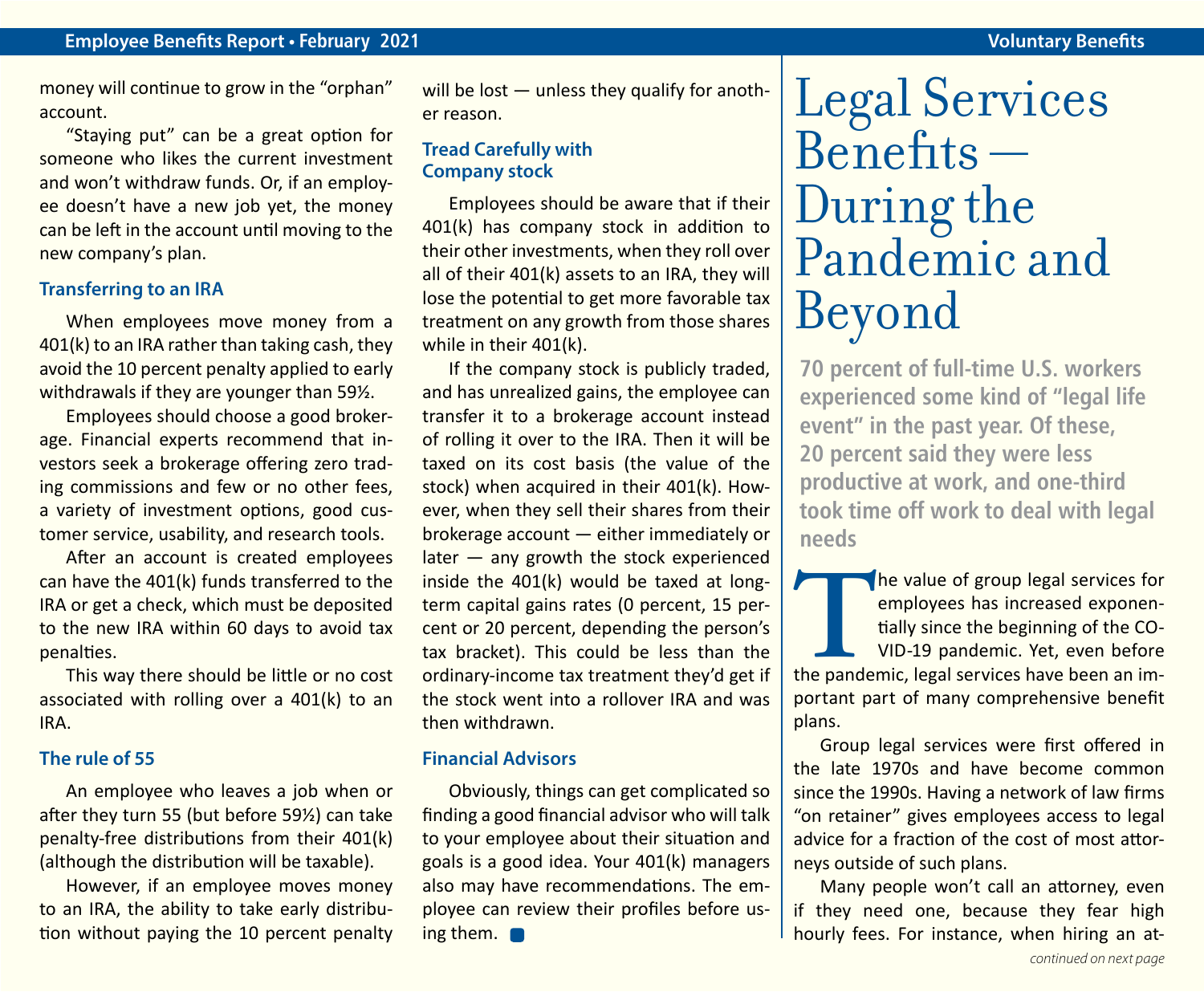#### **Voluntary Benefits Employee Benefits Report • February 2021**

torney without the help of legal insurance, hourly rates can range from \$50 per hour to \$1,000 per hour or more. Plus, some attorneys require a retainer to be paid up front. With group legal services, though, alternative pricing models, such as prearranged flat fees, eliminate surprise charges. Also, these fees usually are discounted.

Group legal services are considered a voluntary benefit. With voluntary benefits employees choose from a wide variety of benefits to meet their individual needs. According to a 2018 Willis Towers Watson survey, 75 percent of organizations particularly like voluntary benefits because of their ability to provide personalized options to staff, allowing for tailoring to different generational or income brackets as opposed to the onesize-fits-all benefits packages of the past.

#### **The COVID-19 Effect**

Forced government shutdowns have wreaked havoc with individuals' incomes. Some of the reasons employees appreciate having easy access to legal representation include:

- **\*\*** Chapter 7 & 13 bankruptcy services and legal help with bankruptcy filings.
- **\# Foreclosure help and assistance with** keeping a home or vacating it in a way that has the smallest financial impact.
- $*$  Landlord/tenant issues, such as eviction notices (Centers for Disease Control's eviction moratorium only lasted through the end of 2020).
- Estate planning, including basic estate



documents, such as last wills and testaments; living wills; financial and health care powers of attorney; or simple trusts. Family law issues ranging from child sup-

COVID-19 complications aren't the only reason employees need affordable legal services. Here are a few of the popular services offered through group legal plans:

port payments to spousal support.

- **Keal Estate Transactions:** Even though real estate agents usually handle most of the details for home buyers, they are not permitted to give legal advice. For instance, unless the real estate purchase agreement includes it already, a buyer may want to include a contractual clause that lets the buyer cancel if an inspection reveals serious flaws. Or an attorney may be necessary to protect a seller if a buyer backs out of a deal.
- **K** Family Law: Some of the services included under this category include prenuptial

and post-nuptial agreements; paternity issues; adoption proceedings; child custody issues; child emancipation proceedings; and divorce.

- **WE Traffic Violations:** An attorney can be helpful when an individual believes a ticket is unfair.
- **\* Personal Injury:** Victims of a traffic or workplace accident may need the services of a personal injury attorney to receive fair compensation through a settlement; mediation/arbitration; or by filing a lawsuit.
- **Identity Theft Protection: Identity theft** can have a serious impact on an employee's credit score, making it challenging to buy a home or car; apply for a credit card; or rent an apartment. Tax return fraud can cause an employee to not receive the money owed them.

Most people don't think they need legal services, until they do.